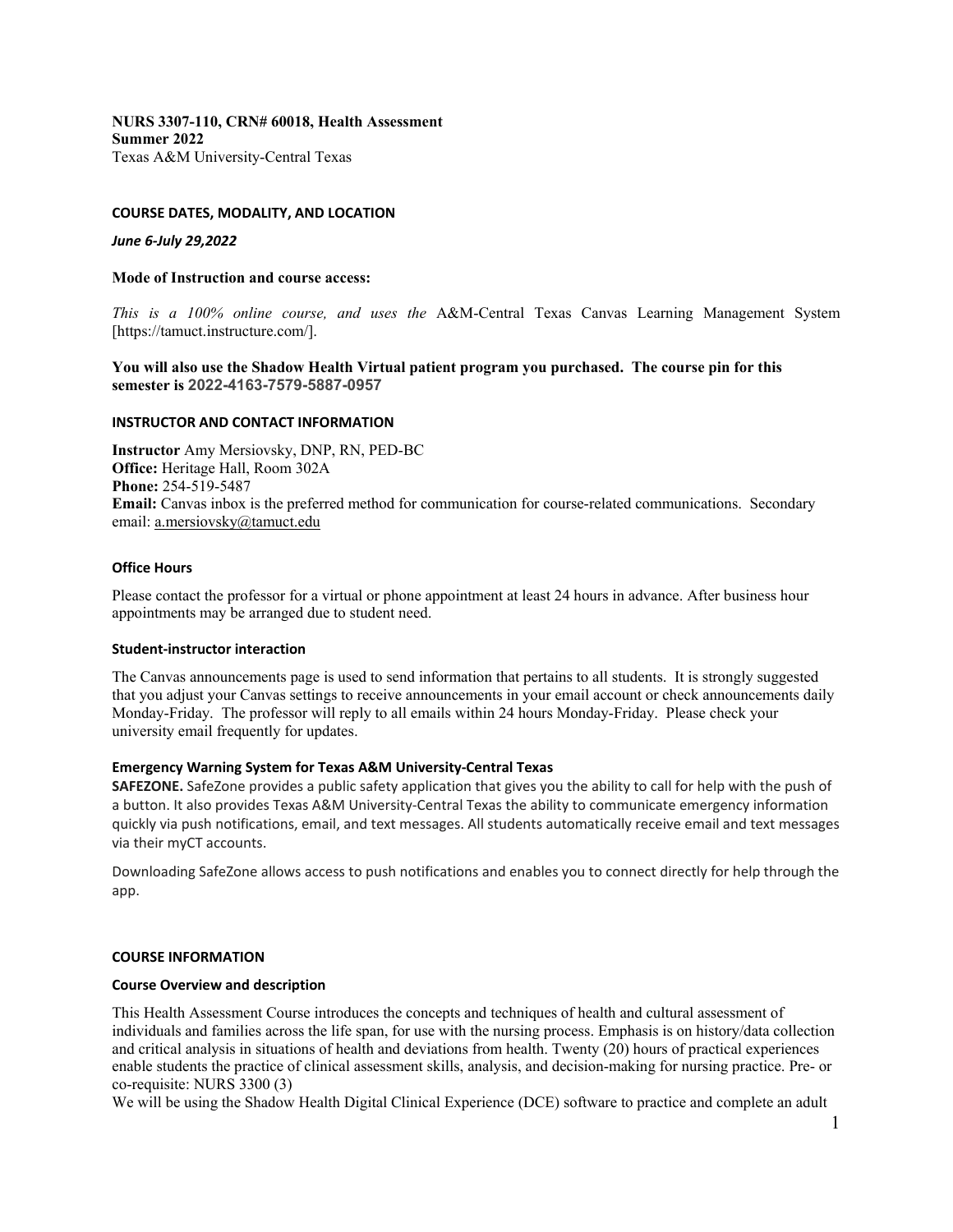history and physical assessment. Below are some resources for your support. You will purchase this product, much like a text book. You may get it from our bookstore and receive an access code to enter when you register on the Shadow Health web site, or enter payment at that time with a credit card number.

- Shadow Health Website: [http://app.shadowhealth.com/](http://securemail.shadowhealth.com/wf/click?upn=U60LdexMNVIbW9M8b6ISefAEF0g-2BBsdon-2FUAtF9D-2Bkf5UvwhHgZByigvV-2Bj4gimi_M8Gz97NWDW2DS73Ou4Jj-2F6hesL831DaAxrDKrt2vmJURoTLbnnZAhn8lVete3F8pqCVeNR9PTfkZUk5wsTl-2FKq0fnVCAbhUwzuCeXlTQk7x4-2BNSMFBCGVpMtJ1ovhNxYgRejomFqEKHsZJb5jCN0ktH3aiDt1lcDmzB6GmDBMokAEghicezHQHsrZkJqY68GUvZgz2BCJ9j4Uz9vwy443g-3D-3D)
- Link to Shadow Health Support[: http://support.shadowhealth.com](http://securemail.shadowhealth.com/wf/click?upn=198PZiO-2FpnWUhnHjZpidipp7ST8uyzorTwWVKLfF7dSTMwMzi1bnH2p7snj3MfB-2B_M8Gz97NWDW2DS73Ou4Jj-2F6hesL831DaAxrDKrt2vmJURoTLbnnZAhn8lVete3F8pKvVWMO2Caw6z9quQpoveBWyO-2FjKF7E8pubsoFCAHfFyk3vIqnpvtdMl-2FyfcsgvF4mwy6SUP6f6ZIzVA6Y1cijd2hFYsMoi9Q1faWtwe8acCP-2FxyoPNKbqtLZpKnbXmfuk3tGQpZ71GjbjHdu8FGHog-3D-3D)
- Course registration PIN for Students: **2022-4163-7579-5887-0957**

## **Course Objective or Goal Student Learning Outcomes**

Student Learning Outcomes

- 1. Apply critical thinking skills, information technologies, and therapeutic communication skills to conduct holistic assessments of individuals across the lifespan.
- 2. Critically appraise data discovered during the health history and physical examination of individuals to identify degrees of wellness and real or potential problems.
- 3. Recognize how the health of individuals is affected by various factors, such as, culture, race, religion, gender, sexual orientation, lifestyle, socio-economic, and age.
- 4. Examine the role and responsibilities of evidenced-based professional nursing practice as they relate to the processes of health assessment and health promotion.
- 5. Demonstrate proficient nursing skills in conducting a holistic health history and the comprehensive physical assessment of the well individual with a focus on changes that occur throughout the life of an individual due to the aging process.

The curriculum is guided by: American Association of Colleges of Nursing, (2021). The Essentials: Core [Competencies for Professional Education.](https://www.aacnnursing.org/Portals/42/AcademicNursing/pdf/Essentials-2021.pdf) Washington, DC. [https://www.aacnnursing.org/Portals/42/AcademicNursing/pdf/Essentials-2021.pdf]

- 1. Domain 1- Knowledge for Nursing Practice.
- 2. Domain II- Person-Centered Care
- 3. Domain VII- Systems-Based Practice
- 4. Domain IV-Scholarship for Nursing Practice
- 5. Domain VIII-Information and Healthcare Technologies
- 6. Domain V-Quality and Safety
- 7. Domain VI-Interprofessional Partnerships
- 8. Domain III- Population Health
- 9. Domain X-Personal, Professional, and Leadership Development

The curriculum is also guided by: The Texas Board of Nursing, (2021). [Differentiated Essential Competencies of](https://www.bon.texas.gov/pdfs/publication_pdfs/Differentiated%20Essential%20Competencies%202021.pdf)  [Graduates of Texas Nursing Programs.](https://www.bon.texas.gov/pdfs/publication_pdfs/Differentiated%20Essential%20Competencies%202021.pdf)

[https://www.bon.texas.gov/pdfs/publication\_pdfs/Differentiated%20Essential%20Competencies%202021.pdf]

- Member of the Profession
- Provider of Patient-Centered Care
- Patient Safety Advocate
- Member of the Health Care Team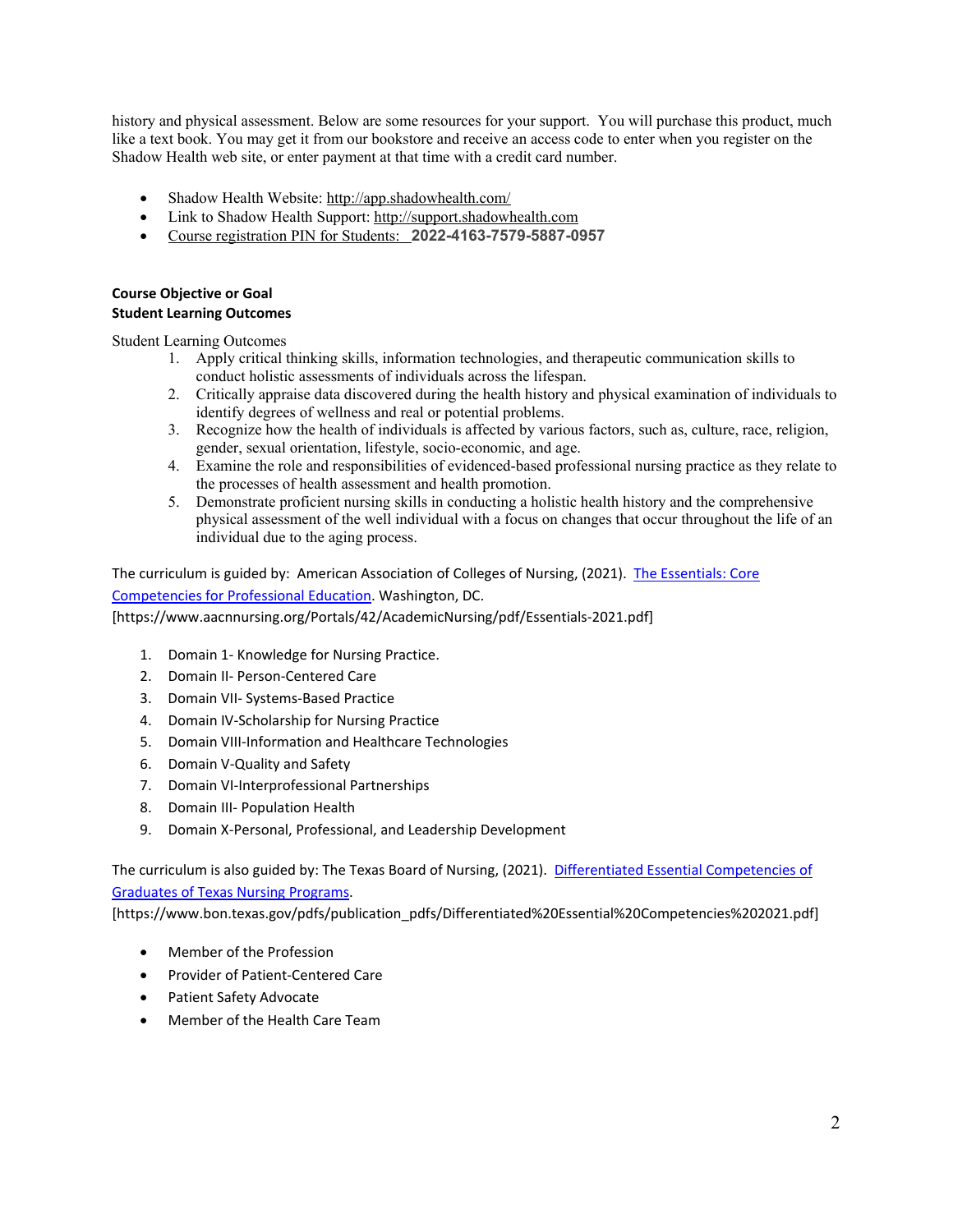# **Required Reading and Textbook(s) COURSE REQUIREMENTS**

There is no required textbook for this course. Any Health Assessment reference material may be utilized as review. Library resources for health assessment are embedded into the Canvas Course modules.

- NURS 3307 Health Assessment
- eBook: Nursing Health Assessment: The Foundation of Clinical Practice. Here is the link: [https://tamuct.libguides.com/er.php?course\\_id=90363](https://nam04.safelinks.protection.outlook.com/?url=https%3A%2F%2Ftamuct.libguides.com%2Fer.php%3Fcourse_id%3D90363&data=05%7C01%7Ca.mersiovsky%40tamuct.edu%7Ce457e361a88f4bb7050108da449d947f%7C9eed4e3000f744849ff193ad8005acec%7C0%7C0%7C637897740843969515%7CUnknown%7CTWFpbGZsb3d8eyJWIjoiMC4wLjAwMDAiLCJQIjoiV2luMzIiLCJBTiI6Ik1haWwiLCJXVCI6Mn0%3D%7C3000%7C%7C%7C&sdata=nEoMKPspubkWdkNR6CvkmSRrSoBdXLspJ7H5stJIlqY%3D&reserved=0)

We will be using the Shadow Health Digital Clinical Experience (DCE) software to practice and complete an adult history and physical assessment. Below are some resources for your support. You will purchase this product, much like a text book. You may get it from our bookstore and receive an access code to enter when you register on the Shadow Health web site, or enter payment at that time with a credit card number.

Shadow Health Digital Clinical Experience (DCE) software[: http://app.shadowhealth.com/](http://securemail.shadowhealth.com/wf/click?upn=U60LdexMNVIbW9M8b6ISefAEF0g-2BBsdon-2FUAtF9D-2Bkf5UvwhHgZByigvV-2Bj4gimi_M8Gz97NWDW2DS73Ou4Jj-2F6hesL831DaAxrDKrt2vmJURoTLbnnZAhn8lVete3F8pqCVeNR9PTfkZUk5wsTl-2FKq0fnVCAbhUwzuCeXlTQk7x4-2BNSMFBCGVpMtJ1ovhNxYgRejomFqEKHsZJb5jCN0ktH3aiDt1lcDmzB6GmDBMokAEghicezHQHsrZkJqY68GUvZgz2BCJ9j4Uz9vwy443g-3D-3D) Course Pin: **2022-4163-7579-5887-0957**

# Course Requirements: (include point values for each- not just a percentage)

Students have the Option of "Flexible Turn In" for Assignments in Shadow Health. This allows you to determine which attempt you would like to submit for grading. Instructions on how to turn in an attempt are located at: <https://support.shadowhealth.com/hc/en-us/articles/360004578773>

# **Assignments:**

| <b>Assignment</b>          | <b>Post-Exam Activities</b><br>(general estimated total time at 60 min) | Grade               |
|----------------------------|-------------------------------------------------------------------------|---------------------|
| <b>DCE</b> Orientation     | n/a                                                                     | Complete/incomplete |
| Conversation Concept Lab   | n/a                                                                     | 10 points           |
| Health History             | Information Processing, Hallway, and Self-Reflection                    | 100 points          |
| <b>HEENT</b>               | Hallway, Lifespan, Review Questions, and Self-Reflection                | 100 points          |
| Respiratory Concept Lab    | n/a                                                                     | 10 points           |
| Respiratory                | Hallway, Lifespan, Review Questions, and Self-Reflection                | 100 points          |
| Cardiovascular Concept Lab | n/a                                                                     | 10 points           |
| Cardiovascular             | Hallway, Lifespan, Review Questions, and Self-Reflection                | 100 points          |
| Abdominal Concept Lab      | n/a                                                                     | 10 points           |
| Abdominal                  | Hallway, Lifespan, Review Questions, and Self-Reflection                | 100 points          |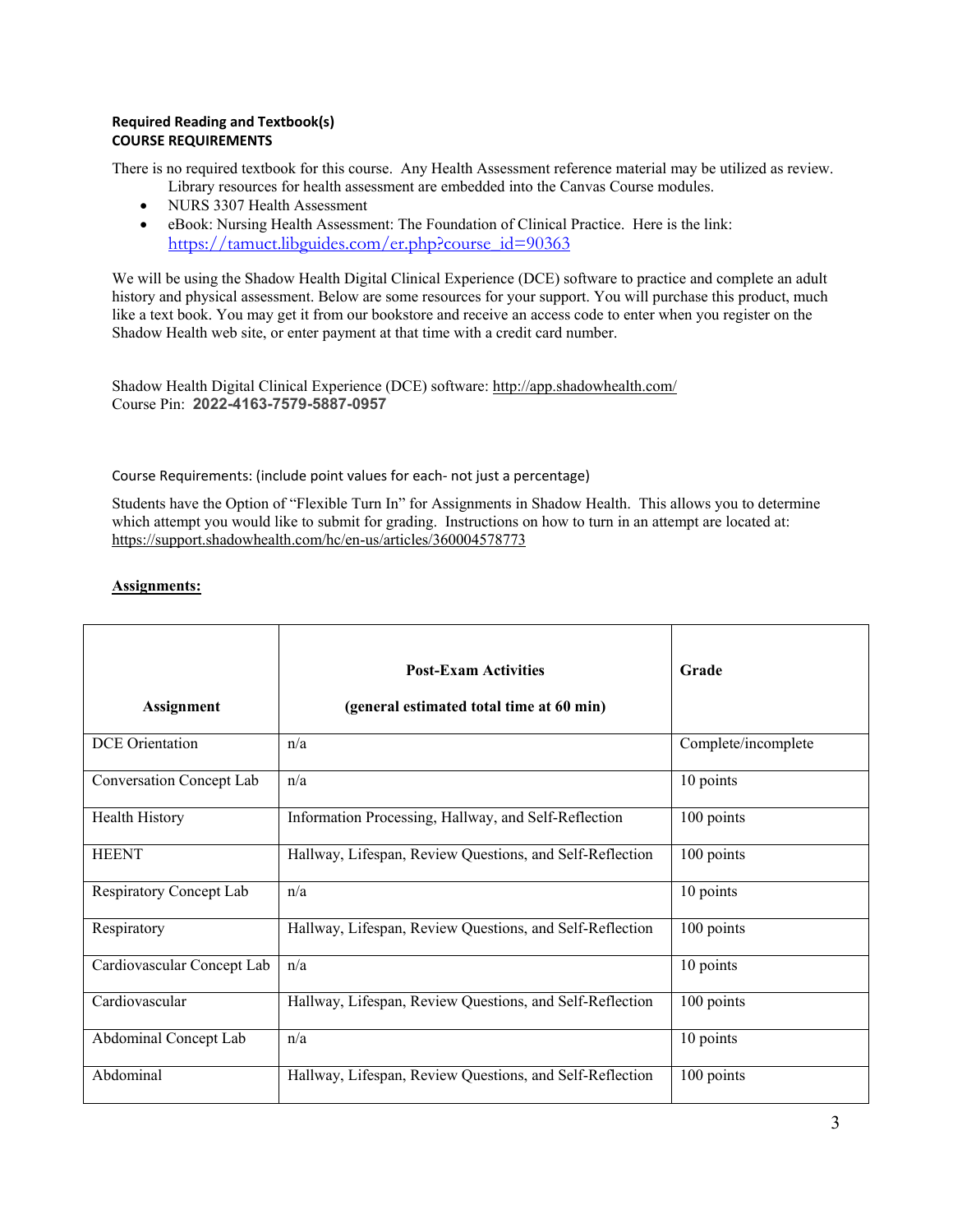| Musculoskeletal          | Hallway, Lifespan, Review Questions, and Self-Reflection | 100 points |
|--------------------------|----------------------------------------------------------|------------|
|                          |                                                          |            |
|                          |                                                          |            |
| Neurological             | Hallway, Lifespan, Review Questions, and Self-Reflection | 100 points |
|                          |                                                          |            |
|                          |                                                          |            |
| Skin, Hair, and Nails    | Hallway, Lifespan, Review Questions, and Self-Reflection | 100 points |
|                          |                                                          |            |
|                          |                                                          |            |
| Comprehensive Assessment | One time attempt only                                    | 150 points |
|                          |                                                          |            |
|                          |                                                          |            |
| Course Reflection        |                                                          | 10 points  |
|                          |                                                          |            |
|                          |                                                          |            |

# **Module 1:**

Complete the Shadow Health (SH) Orientation (Complete/Incomplete)

### Assignment 1 (10 points)

In Shadow Health (SH) complete the Conversation Concept Lab.

- Associated student learning outcomes:
	- 1. Recognize how the health of individuals is affected by various factors, such as, culture, race, religion, gender, sexual orientation, lifestyle, socio-economic, and age.

### Assignment 2 (100 points)

In SH complete a Health History including documentation on an adult.

- Associated student learning outcomes:
	- 1. Critically appraise data discovered during the health history and physical examination of individuals to identify degrees of wellness and real or potential problems.
	- 2. Demonstrate proficient nursing skills in conducting a holistic health history and the comprehensive physical assessment of the well individual with a focus on changes that occur throughout the life of an individual due to the aging process.

## **Module 2:**

Assignment 3 (100 points)

In SH, complete a Skin, Hair & Nails assessment on an adult.

Associated student learning outcomes:

- 1. Apply critical thinking skills, information technologies, and therapeutic communication skills to conduct holistic assessments of individuals across the lifespan.
- 2. Recognize how the health of individuals is affected by various factors, such as, culture, race, religion, gender, sexual orientation, lifestyle, socio-economic, and age.

## Assignment 4 (100 points)

In SH, complete an assessment of the Head, Eye, Ears, Nose and Throat of an adult.

Associated student learning outcomes:

- 1. Apply critical thinking skills, information technologies, and therapeutic communication skills to conduct holistic assessments of individuals across the lifespan.
- 2. Recognize how the health of individuals is affected by various factors, such as, culture, race, religion, gender, sexual orientation, lifestyle, socio-economic, and age.

## **Module 3**

Assignment 5 (10 points)

In SH, practice the skills in the Respiratory Concept Lab

Associated student learning outcomes:

Examine the role and responsibilities of evidenced-based professional nursing practice as they relate to the processes of health assessment and health promotion.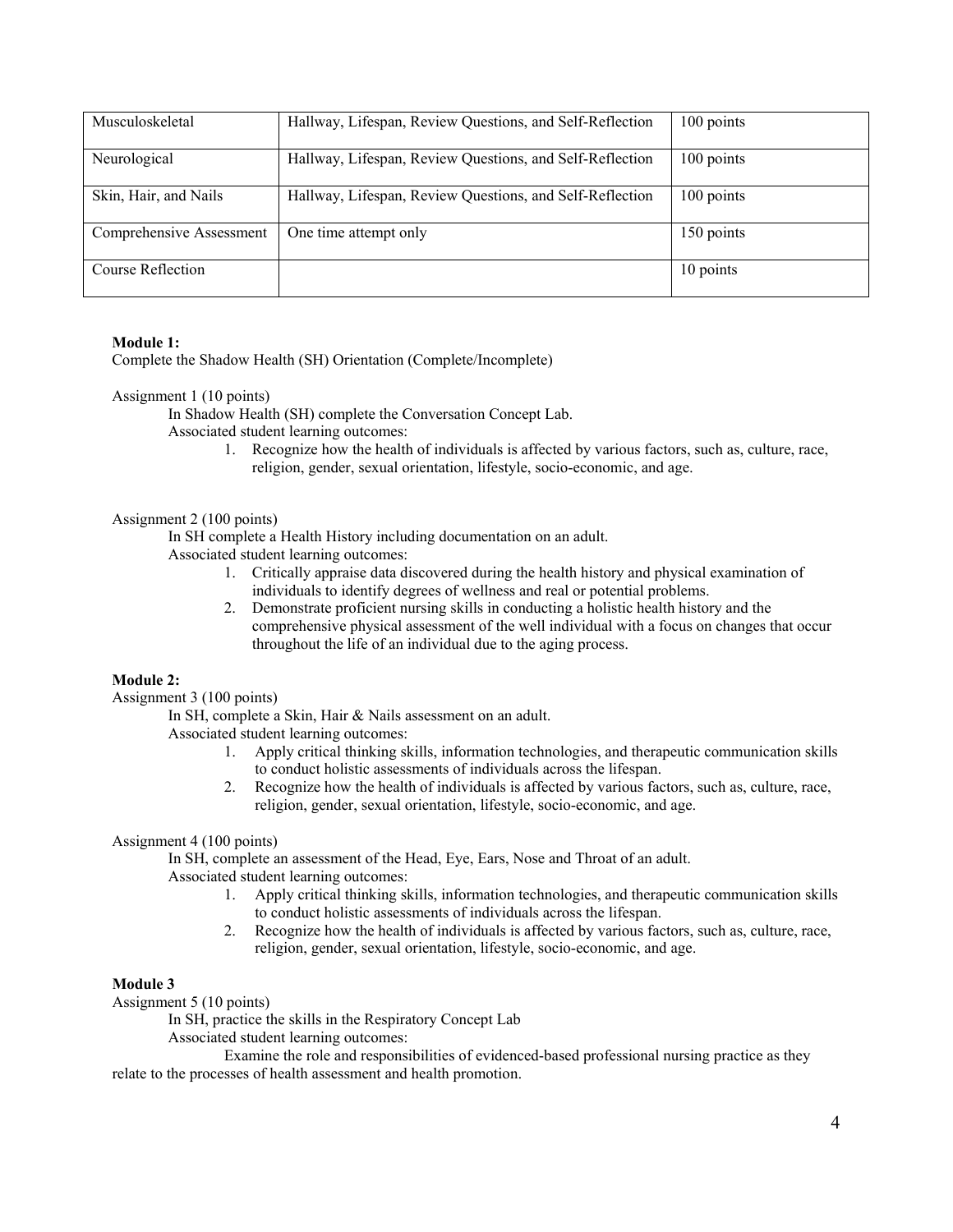## Assignment 6 (100 points)

In SH, Complete a respiratory assessment on an adult.

Associated student learning outcomes:

- 1. Apply critical thinking skills, information technologies, and therapeutic communication skills to conduct holistic assessments of individuals across the lifespan.
- 2. Recognize how the health of individuals is affected by various factors, such as, culture, race, religion, gender, sexual orientation, lifestyle, socio-economic, and age.

# **Module 4**

Assignment 7 (10 points)

In SH, practice the skills in the Cardiovascular Concept Lab

Associated student learning outcomes:

1. Examine the role and responsibilities of evidenced-based professional

nursing practice as they relate to the processes of health assessment and health promotion.

## Assignment 8 (100 points)

In SH, complete a cardiovascular assessment on an adult.

Associated student learning outcomes:

- 1. Apply critical thinking skills, information technologies, and therapeutic communication skills to conduct holistic assessments of individuals across the lifespan.
- 2. Recognize how the health of individuals is affected by various factors, such as, culture, race, religion, gender, sexual orientation, lifestyle, socio-economic, and age.

## **Module 5**

Assignment 9 (10 points)

In SH, practice the skills in the Abdominal concept Lab

Associated student learning outcomes:

1. Examine the role and responsibilities of evidenced-based professional nursing practice as they relate to the processes of health assessment and health promotion.

## Assignment 10 (100 points)

In SH, complete an abdominal assessment on an adult.

Associated student learning outcomes:

- 1. Apply critical thinking skills, information technologies, and therapeutic communication skills to conduct holistic assessments of individuals across the lifespan.
- 2. Recognize how the health of individuals is affected by various factors, such as, culture, race, religion, gender, sexual orientation, lifestyle, socio-economic, and age.

# **Module 6**

Assignment 11 (100 points)

In SH, complete an Musculoskeletal assessment on an adult.

Associated student learning outcomes:

- 1. Apply critical thinking skills, information technologies, and therapeutic communication skills to conduct holistic assessments of individuals across the lifespan.
- 2. Recognize how the health of individuals is affected by various factors, such as, culture, race, religion, gender, sexual orientation, lifestyle, socio-economic, and age.

# Assignment 12 (100 points)

In SH, complete an Neurological assessment on an adult.

Associated student learning outcomes:

1. Apply critical thinking skills, information technologies, and therapeutic communication skills to conduct holistic assessments of individuals across the lifespan.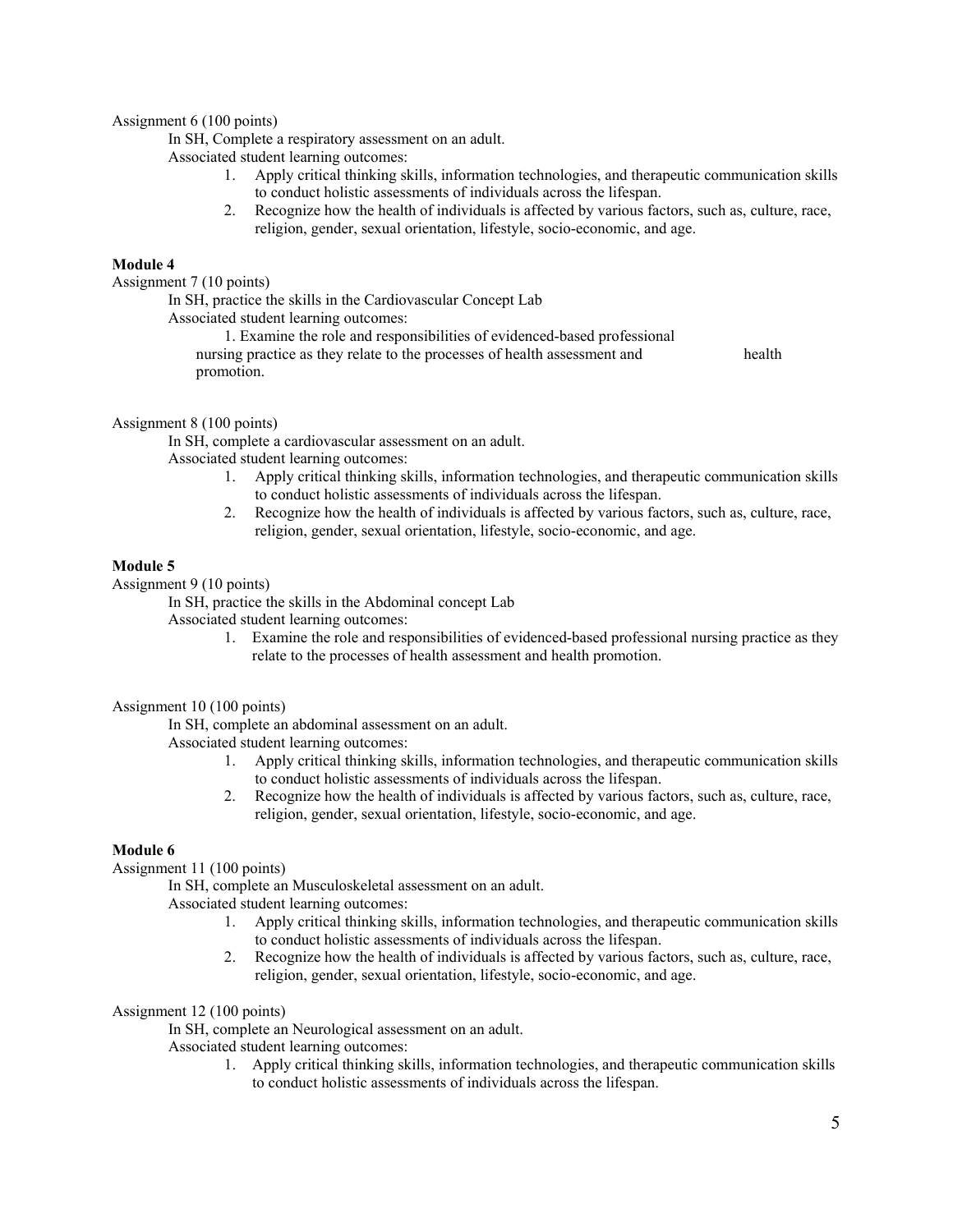2. Recognize how the health of individuals is affected by various factors, such as, culture, race, religion, gender, sexual orientation, lifestyle, socio-economic, and age.

## **Module 7**

Final Physical Assessment of an adult (150 points) of your final grade. Must pass demonstration to pass the course. No late final assessment will be considered. **Only one attempt allowed**

## **\*\* Time Log must be submitted for final grade release, if not submitted in time, an IP will be recorded as a final grade. The log is a required clinical form for course credit.**

## **Reflection Paper (10 points):**

The student will write a 1-2 page reflection paper discussing how the health assessment course will change their nursing practice.

| <b>Criteria For</b> | <b>Points Possible</b> | <b>Points Possible</b> | <b>Points Possible</b>                                                                        | Total |
|---------------------|------------------------|------------------------|-----------------------------------------------------------------------------------------------|-------|
| <b>Evaluation</b>   |                        |                        |                                                                                               | 10    |
|                     |                        |                        | The student nurse will The student nurse will The reflection paper is The reflection paper is |       |
| describe how the    | describe how the       | vague and complete     | vague and complete                                                                            |       |
| health assessment   | health assessment      | thoughts regarding     | thoughts regarding                                                                            |       |
| course will change  | course will change     | how practice will be   | how practice will be                                                                          |       |
| their nursing       | their nursing          | changed are not        | changed are not                                                                               |       |
| practice.           | practice.              | developed.             | developed.                                                                                    |       |
| Criteria For        | <b>Points Possible</b> | <b>Points Possible</b> | <b>Points Possible</b>                                                                        |       |
| <b>Evaluation</b>   |                        |                        |                                                                                               |       |
| Use correct APA     | Use correct APA        | Minor APA or           | Major APA, grammar,                                                                           |       |
| format              | format                 | grammar errors         | or spelling errors.                                                                           |       |
| Spelling/Grammar    | Spelling/Grammar       |                        |                                                                                               |       |
| No cover page or    |                        |                        |                                                                                               |       |
| references required |                        |                        |                                                                                               |       |

Associated student learning outcomes:

- 1. Demonstrate proficient nursing skills in conducting a holistic health history and the comprehensive physical assessment of the well individual with a focus on changes that occur throughout the life of an individual due to the aging process.
- 2. Examine the role and responsibilities of evidenced-based professional nursing practice as they relate to the processes of health assessment and health promotion.

#### **Grading Criteria Rubric and Conversion**

A=900-1000 points  B=800-899 points  C=700-799 points  D=600-699 points  F=599 or below  \*Note, grade of 700 (70%) or higher required to pass all nursing courses 

## **Posting of Grades**

*The grade from the submission selected in Shadow Health will be transcribed into the Canvas gradebook within one week of assignment completion.*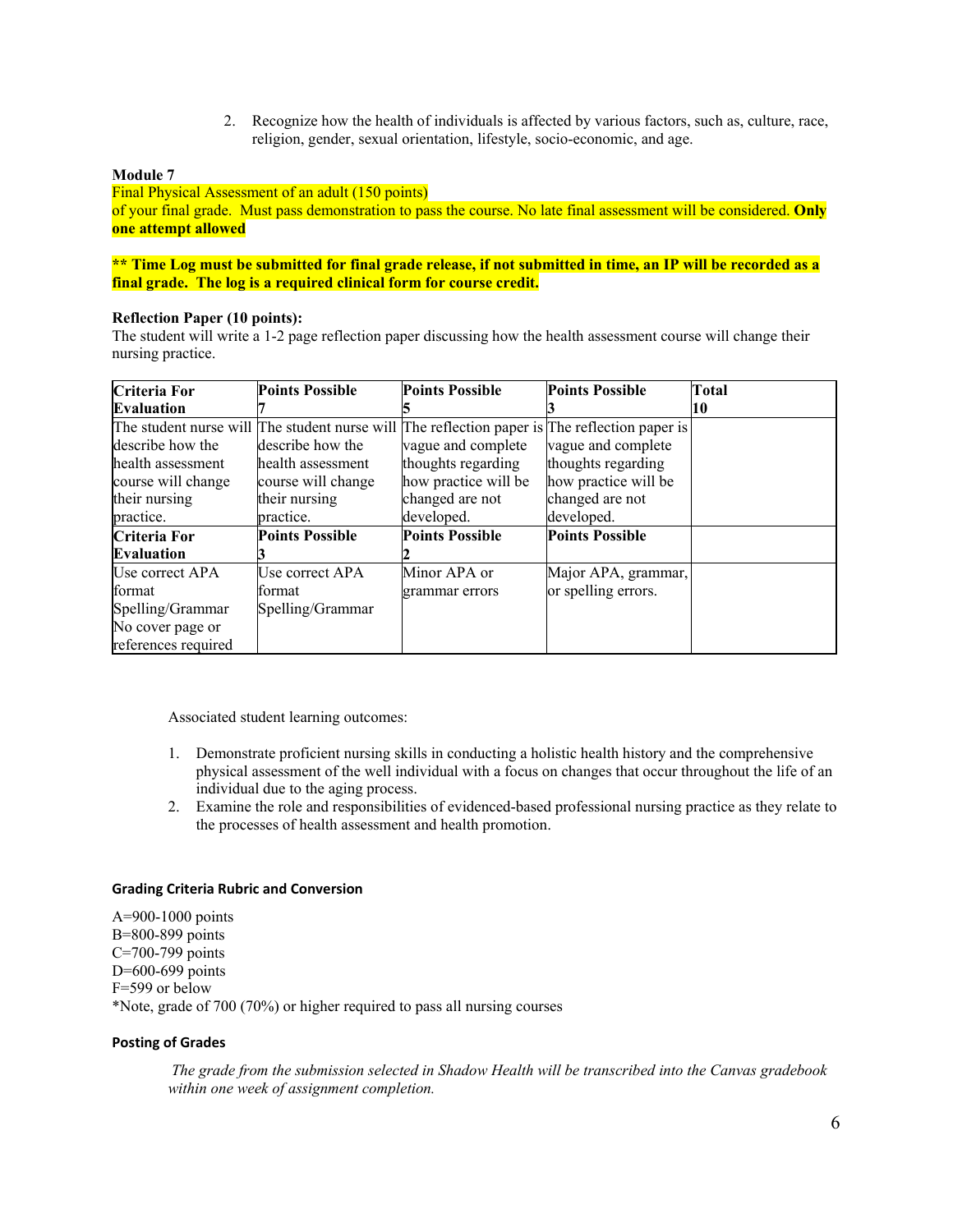### **Grading Policies**

The Operation of the Online Course and Being an Online Student

Online learning requires students to be very self-disciplined. For this course, Monday will be considered the first class day. All assignments such as Shadow Health Assignments and the final reflection will be due by midnight (2355) on Sunday of that module week. Ten percent will be taken off for each day for late submissions and will not be accepted after three days.

### **Statement on Late Assignments**.

Assignments are due on the date and time outlined in the course schedule and syllabus. A 10% deduction will be taken for each day an assignment is past the due date. After three days (72 hours), a grade of 0 will be entered into the gradebook for that assignment. This includes all quizzes, discussion boards, and any other written work in the course. Exceptions will be granted at faculty discretion and only if arrangements were made prior to the due date.

### **COURSE OUTLINE AND CALENDAR**

#### **Complete Course Calendar**

| <b>ACTIVITY</b>                | <b>DUE DATE</b>         | <b>POSSIBLE POINTS</b> |
|--------------------------------|-------------------------|------------------------|
|                                | (ALL ASSIGNMENTS DUE AT |                        |
|                                | 11:55 PM CST)           |                        |
| <b>DCE</b> Orientation         | 6/12/2022               | Complete/incomplete    |
| <b>Conversational Lab</b>      |                         | 10                     |
| <b>Health History</b>          | 6/12/2022               | 100                    |
| DCE-Skin, Hair, Nails          | 6/19/2022               | 100                    |
| <b>DCE-HEENT</b>               | 6/19/2022               | 100                    |
| <b>Concept lab-respiratory</b> | 6/26/2022               | 10                     |
| <b>DCE-Respiratory</b>         | 6/26/2022               | 100                    |
| Concept lab-cardiovascular     | 7/3/2022                | 10                     |
| <b>DCE-Cardiovascular</b>      | 7/3/2022                | 100                    |
| Concept lab-abdominal          | 7/10/2022               | 10                     |
| <b>DCE-Abdominal</b>           | 7/10/2022               | 100                    |
| <b>DCE-Musculoskeletal</b>     | 7/17/2022               | 100                    |
| <b>DCE-Neurological</b>        | 7/17/2022               | 100                    |
| <b>Final Assessment</b>        | 7/24/2022               | 150                    |
| <b>Time Log</b>                | 7/29/2022               | Complete/incomplete    |
| <b>Reflection</b>              | 7/29/2022               | 10                     |
| <b>Course Evaluation</b>       |                         | $\theta$               |

**Important University Dates http://catalog.tamuct.edu/undergraduate\_catalog/generalinformation/academic20calendars20and20final20exam20schedule/**

## **TECHNOLOGY REQUIREMENTS AND SUPPORT**

#### **Technology Requirements**

This course will use the A&M-Central Texas Instructure Canvas learning management system. **We strongly recommend the latest versions of Chrome or Firefox browsers. Canvas no longer supports any version of Internet Explorer.**

Logon to A&M-Central Texas Canvas [https://tamuct.instructure.com/] or access Canvas through the TAMUCT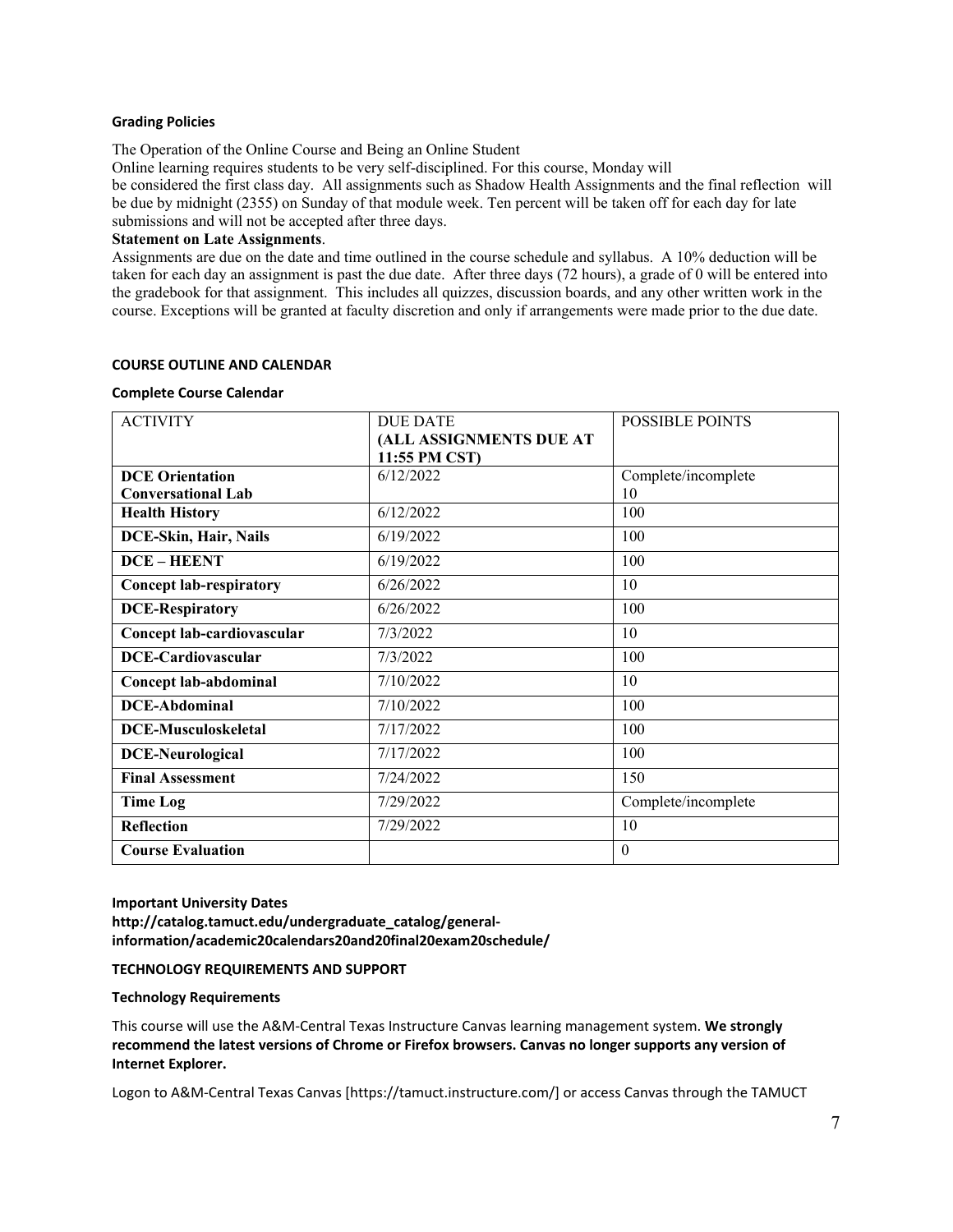Online link in myCT [https://tamuct.onecampus.com/]. You will log in through our Microsoft portal.

Username: Your MyCT email address. Password: Your MyCT password

## **Canvas Support**

Use the Canvas Help link, located at the bottom of the left-hand menu, for issues with Canvas. You can select "Chat with Canvas Support," submit a support request through "Report a Problem," or call the Canvas support line: 1-844-757-0953.

For issues related to course content and requirements, contact your instructor.

## **Shadow Health**

Shadow Health will be used for practice with the physical assessment skills and testing. Shadow Health works best with Chrome if you will be using the "Speech to Text" function. Canvas will also work well in FireFox and Chrome.

## **Online Proctored Testing**

A&M-Central Texas uses Proctorio for online identity verification and proctored testing. This service is provided at no direct cost to students. If the course requires identity verification or proctored testing, the technology requirements are: Any computer meeting the minimum computing requirements, plus web camera, speaker, and microphone (or headset). Proctorio also requires the Chrome web browser with their custom plug in.

## **Other Technology Support**

For log-in problems, students should contact Help Desk Central, 24 hours a day, 7 days a week

Email: [helpdesk@tamu.edu](mailto:helpdesk@tamu.edu) Phone: (254) 519-5466 [Web Chat:](http://hdc.tamu.edu/) [http://hdc.tamu.edu] *Please let the support technician know you are an A&M-Central Texas student.*

# **UNIVERSITY RESOURCES, PROCEDURES, AND GUIDELINES**

## **Drop Policy**

If you discover that you need to drop this class, you must complete the [Drop Request](https://dynamicforms.ngwebsolutions.com/casAuthentication.ashx?InstID=eaed95b9-f2be-45f3-a37d-46928168bc10&targetUrl=https%3A%2F%2Fdynamicforms.ngwebsolutions.com%2FSubmit%2FForm%2FStart%2F53b8369e-0502-4f36-be43-f02a4202f612) Dynamic Form through Warrior Web.

[https://dynamicforms.ngwebsolutions.com/casAuthentication.ashx?InstID=eaed95b9-f2be-45f3-a37d-46928168bc10&targetUrl=https%3A%2F%2Fdynamicforms.ngwebsolutions.com%2FSubmit%2FForm%2FStart%2F 53b8369e-0502-4f36-be43-f02a4202f612].

Faculty cannot drop students; this is always the responsibility of the student. The Registrar's Office will provide a deadline on the Academic Calendar for which the form must be completed. Once you submit the completed form to the Registrar's Office, you must go into Warrior Web and confirm that you are no longer enrolled. If you still show as enrolled, FOLLOW-UP with the Registrar's Office immediately. You are to attend class until the procedure is complete to avoid penalty for absence. Should you miss the drop deadline or fail to follow the procedure, you will receive an F in the course, which may affect your financial aid and/or VA educational benefits.

# **Academic Integrity**

Texas A&M University-Central Texas values the integrity of the academic enterprise and strives for the highest standards of academic conduct. A&M-Central Texas expects its students, faculty, and staff to support the adherence to high standards of personal and scholarly conduct to preserve the honor and integrity of the creative community. Any deviation by students from this expectation may result in a failing grade for the assignment and potentially a failing grade for the course. All academic misconduct concerns will be referred to the Office of Student Conduct. When in doubt on collaboration, citation, or any issue, please contact your instructor before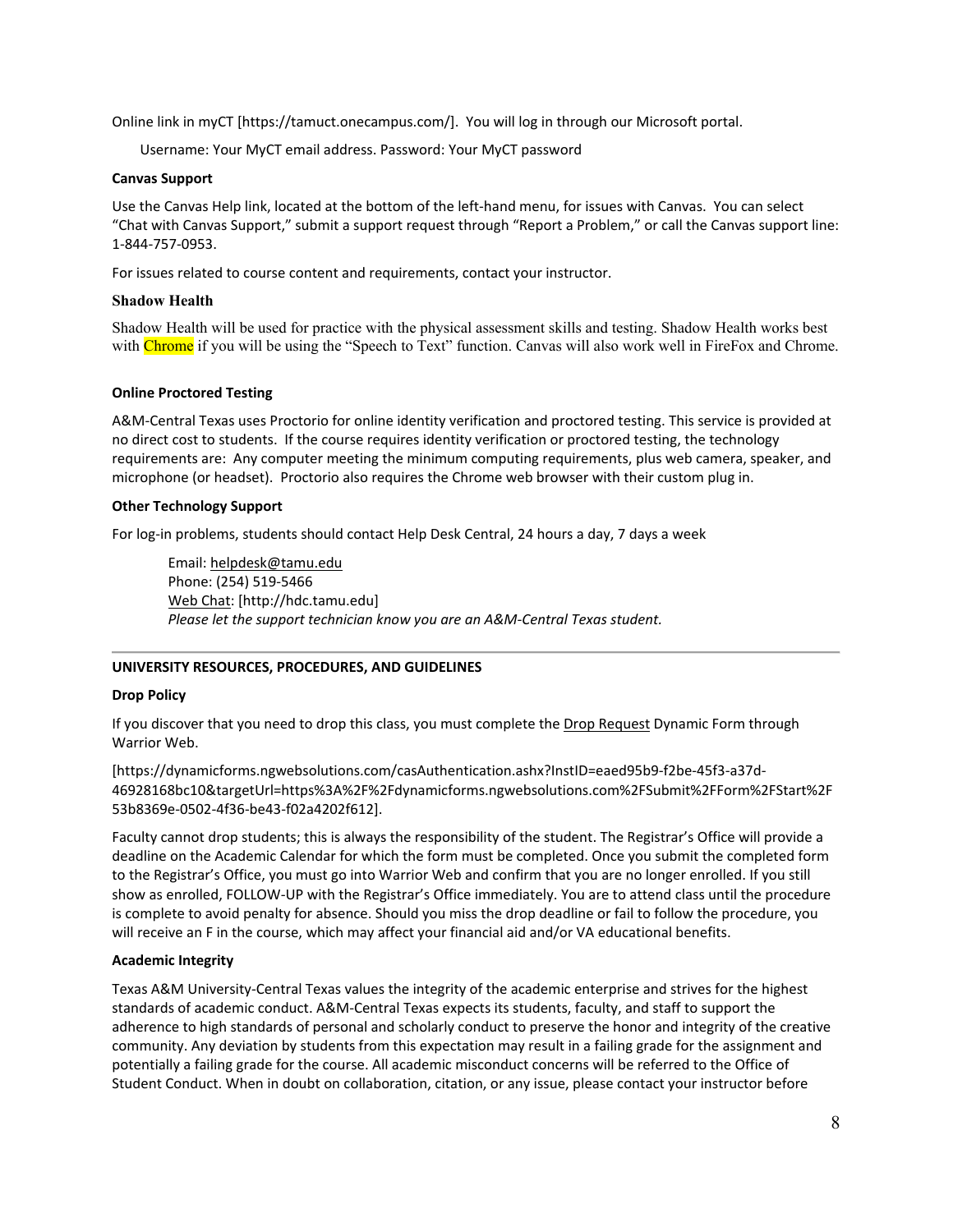taking a course of action.

For more [information](https://nam04.safelinks.protection.outlook.com/?url=https%3A%2F%2Fwww.tamuct.edu%2Fstudent-affairs%2Fstudent-conduct.html&data=04%7C01%7Clisa.bunkowski%40tamuct.edu%7Ccfb6e486f24745f53e1a08d910055cb2%7C9eed4e3000f744849ff193ad8005acec%7C0%7C0%7C637558437485252160%7CUnknown%7CTWFpbGZsb3d8eyJWIjoiMC4wLjAwMDAiLCJQIjoiV2luMzIiLCJBTiI6Ik1haWwiLCJXVCI6Mn0%3D%7C1000&sdata=yjftDEVHvLX%2FhM%2FcFU0B99krV1RgEWR%2BJ%2BhvtoR6TYk%3D&reserved=0) regarding the Student Conduct process, [https://www.tamuct.edu/student-affairs/studentconduct.html].

If you know of potential honor violations by other students, you may submit a [report,](https://nam04.safelinks.protection.outlook.com/?url=https%3A%2F%2Fcm.maxient.com%2Freportingform.php%3FTAMUCentralTexas%26layout_id%3D0&data=04%7C01%7Clisa.bunkowski%40tamuct.edu%7Ccfb6e486f24745f53e1a08d910055cb2%7C9eed4e3000f744849ff193ad8005acec%7C0%7C0%7C637558437485262157%7CUnknown%7CTWFpbGZsb3d8eyJWIjoiMC4wLjAwMDAiLCJQIjoiV2luMzIiLCJBTiI6Ik1haWwiLCJXVCI6Mn0%3D%7C1000&sdata=CXGkOa6uPDPX1IMZ87z3aZDq2n91xfHKu4MMS43Ejjk%3D&reserved=0) [https://cm.maxient.com/reportingform.php?TAMUCentralTexas&layout\_id=0].

# **Academic Accommodations**

At Texas A&M University-Central Texas, we value an inclusive learning environment where every student has an equal chance to succeed and has the right to a barrier-free education. The Warrior Center for Student Success, Equity and Inclusion is responsible for ensuring that students with a disability receive equal access to the university's programs, services and activities. If you believe you have a disability requiring reasonable accommodations, please contact the Office of Access and Inclusion, WH-212; or call (254) 501-5836. Any information you provide is private and confidential and will be treated as such.

For more information, please visit our [Access & Inclusion](https://tamuct.instructure.com/courses/717) Canvas page (log-in required) [https://tamuct.instructure.com/courses/717]

# **Important information for Pregnant and/or Parenting Students**

Texas A&M University-Central Texas supports students who are pregnant and/or parenting. In accordance with requirements of Title IX and related guidance from US Department of Education's Office of Civil Rights, the Dean of Student Affairs' Office can assist students who are pregnant and/or parenting in seeking accommodations related to pregnancy and/or parenting. Students should seek out assistance as early in the pregnancy as possible. For more information, please visit [Student Affairs](https://www.tamuct.edu/student-affairs/pregnant-and-parenting-students.html) [https://www.tamuct.edu/student-affairs/pregnant-and-parentingstudents.html]. Students may also contact the institution's Title IX Coordinator. If you would like to read more about these [requirements and guidelines](http://www2.ed.gov/about/offices/list/ocr/docs/pregnancy.pdf) online, please visit the website [http://www2.ed.gov/about/offices/list/ocr/docs/pregnancy.pdf].

Title IX of the Education Amendments Act of 1972 prohibits discrimination on the basis of sex and gender– including pregnancy, parenting, and all related conditions. A&M-Central Texas is able to provide flexible and individualized reasonable accommodation to pregnant and parenting students. All pregnant and parenting students should contact the Associate Dean in the Division of Student Affairs at (254) 501-5909 to seek out assistance. Students may also contact the University's Title IX Coordinator.

# **Tutoring**

Tutoring is available to all A&M-Central Texas students, both virtually and in-person. Student success coaching is available online upon request.

If you have a question, are interested in becoming a tutor, or in need of success coaching contact the Warrior Center for Student Success, Equity and Inclusion at (254) 501-5836, visit the Warrior Center at 212 Warrior Hall, or by emailing [WarriorCenter@tamuct.edu.](mailto:WarriorCenter@tamuct.edu)

To schedule tutoring sessions and view tutor availability, please visit **Tutor [Matching](https://tutormatchingservice.com/TAMUCT)** [Services](https://tutormatchingservice.com/TAMUCT) [https://tutormatchingservice.com/TAMUCT] or visit the Tutoring Center in 111 Warrior Hall.

Chat live with a remote tutor 24/7 for almost any subject from on your computer! Tutor.com is an online tutoring platform that enables A&M-Central Texas students to log in and receive online tutoring support at no additional cost. This tool provides tutoring in over 40 subject areas except writing support. Access Tutor.com through Canvas.

# **University Writing Center**

University Writing Center: Located in Warrior Hall 416, the University Writing Center (UWC) at Texas A&M University–Central Texas (A&M–Central Texas) is a free service open to all A&M–Central Texas students. For the Spring 2022 semester, the hours of operation are from 10:00 a.m.-5:00 p.m. Monday thru Thursday in Warrior Hall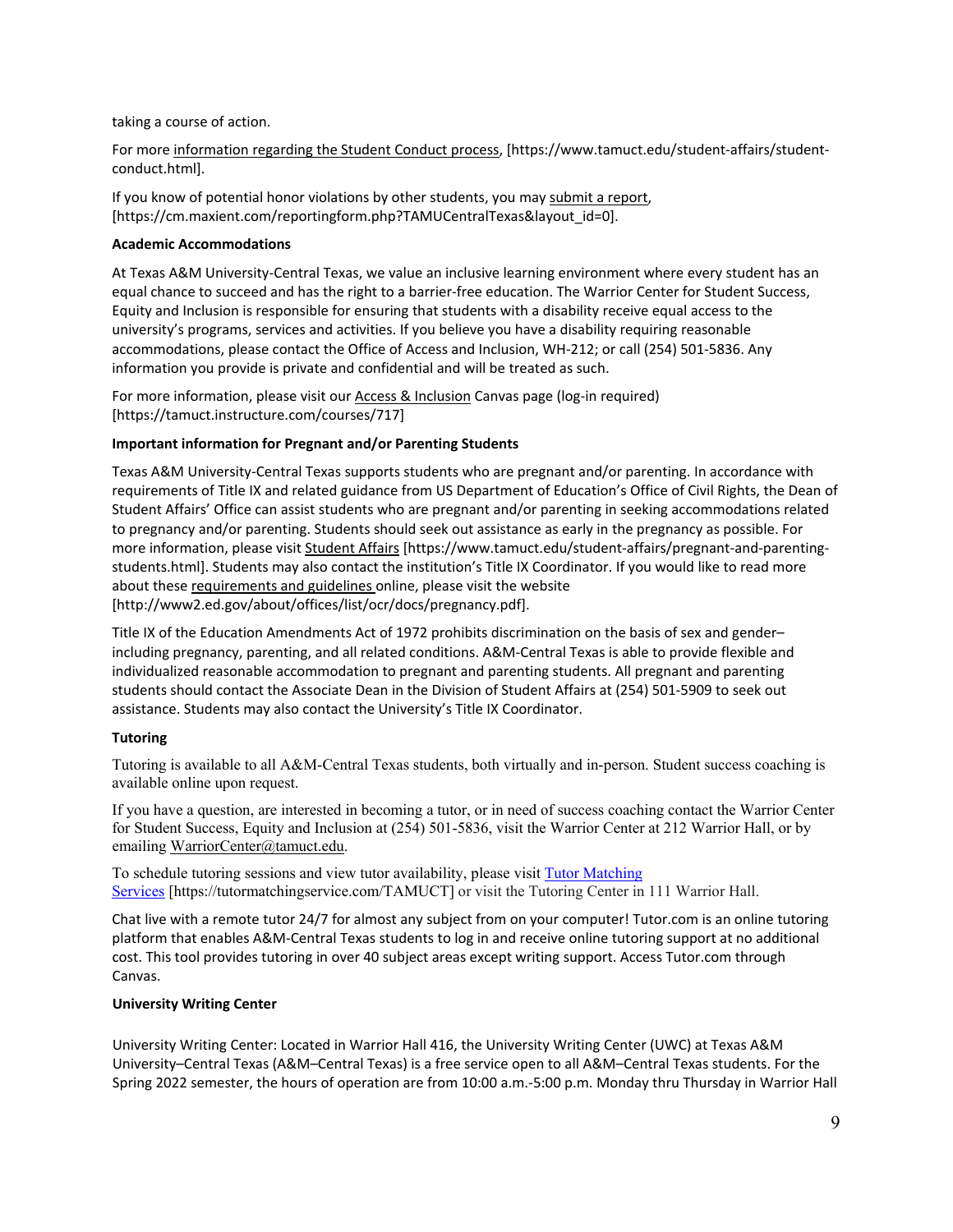416 (with online tutoring available every hour as well) with satellite hours available online only Monday thru Thursday from 6:00-9:00 p.m. and Saturday 12:00-3:00 p.m.

Tutors are prepared to help writers of all levels and abilities at any stage of the writing process. While tutors will not write, edit, or grade papers, they will assist students in developing more effective composing practices. By providing a practice audience for students' ideas and writing, our tutors highlight the ways in which they read and interpret students' texts, offering guidance and support throughout the various stages of the writing process. In addition, students may work independently in the UWC by checking out a laptop that runs the Microsoft Office suite and connects to WIFI, or by consulting our resources on writing, including all of the relevant style guides. Whether you need help brainstorming ideas, organizing an essay, proofreading, understanding proper citation practices, or just want a quiet place to work, the UWC is here to help!

Students may arrange a one-to-one session with a trained and experienced writing tutor by making an appointment via [WCOnline](https://tamuct.mywconline.com/) [https://tamuct.mywconline.com/]. In addition, you can email Dr. Bruce Bowles Jr. at bruce.bowles@tamuct.edu if you have any questions about the UWC, need any assistance with scheduling, or would like to schedule a recurring appointment with your favorite tutor by making an appointment vi[a WCOnline](https://tamuct.mywconline.com/) [https://tamuct.mywconline.com/]. In addition, you can email Dr. Bruce Bowles Jr. at bruce.bowles@tamuct.edu if you have any questions about the UWC, need any assistance with scheduling, or would like to schedule a recurring appointment with your favorite tutor.

# **University Library**

The University Library provides many services in support of research across campus and at a distance. We offer over 200 electronic databases containing approximately 400,000 eBooks and 82,000 journals, in addition to the 96,000 items in our print collection, which can be mailed to students who live more than 50 miles from campus. Research guides for each subject taught at A&M-Central Texas are available through our website to help students navigate these resources. On campus, the library offers technology including cameras, laptops, microphones, webcams, and digital sound recorders.

Research assistance from a librarian is also available 24 hours a day through our online chat service, and at the reference desk when the library is open. Research sessions can be scheduled for more comprehensive assistance, and may take place virtually through WebEx, Microsoft Teams or in-person at the library. [Schedule](https://nam04.safelinks.protection.outlook.com/?url=https%3A%2F%2Ftamuct.libcal.com%2Fappointments%2F%3Fg%3D6956&data=04%7C01%7Clisa.bunkowski%40tamuct.edu%7Cde2c07d9f5804f09518008d9ab7ba6ff%7C9eed4e3000f744849ff193ad8005acec%7C0%7C0%7C637729369835011558%7CUnknown%7CTWFpbGZsb3d8eyJWIjoiMC4wLjAwMDAiLCJQIjoiV2luMzIiLCJBTiI6Ik1haWwiLCJXVCI6Mn0%3D%7C3000&sdata=KhtjgRSAw9aq%2FoBsB6wyu8b7PSuGN5EGPypzr3Ty2No%3D&reserved=0) an [appointment](https://nam04.safelinks.protection.outlook.com/?url=https%3A%2F%2Ftamuct.libcal.com%2Fappointments%2F%3Fg%3D6956&data=04%7C01%7Clisa.bunkowski%40tamuct.edu%7Cde2c07d9f5804f09518008d9ab7ba6ff%7C9eed4e3000f744849ff193ad8005acec%7C0%7C0%7C637729369835011558%7CUnknown%7CTWFpbGZsb3d8eyJWIjoiMC4wLjAwMDAiLCJQIjoiV2luMzIiLCJBTiI6Ik1haWwiLCJXVCI6Mn0%3D%7C3000&sdata=KhtjgRSAw9aq%2FoBsB6wyu8b7PSuGN5EGPypzr3Ty2No%3D&reserved=0) here [https://tamuct.libcal.com/appointments/?g=6956]. Assistance may cover many topics, including how to find articles in peer-reviewed journals, how to cite resources, and how to piece together research for written assignments.

Our 27,000-square-foot facility on the A&M-Central Texas main campus includes student lounges, private study rooms, group work spaces, computer labs, family areas suitable for all ages, and many other features. Services such as interlibrary loan, TexShare, binding, and laminating are available. The library frequently offers workshops, tours, readings, and other events. For more information, please visit our Library [website](https://nam04.safelinks.protection.outlook.com/?url=https%3A%2F%2Ftamuct.libguides.com%2Findex&data=04%7C01%7Clisa.bunkowski%40tamuct.edu%7C7d8489e8839a4915335f08d916f067f2%7C9eed4e3000f744849ff193ad8005acec%7C0%7C0%7C637566044056484222%7CUnknown%7CTWFpbGZsb3d8eyJWIjoiMC4wLjAwMDAiLCJQIjoiV2luMzIiLCJBTiI6Ik1haWwiLCJXVCI6Mn0%3D%7C1000&sdata=2R755V6rcIyedGrd4Os5rkgn1PvhHKU3kUV1vBKiHFo%3D&reserved=0) [http://tamuct.libguides.com/index].

## **OPTIONAL POLICY STATEMENTS**

## **A Note about Sexual Violence at A&M-Central Texas**

Sexual violence is a serious safety, social justice, and public health issue. The university offers support for anyone struggling with these issues. University faculty are mandated reporters, so if someone discloses that they were sexually assaulted (or a victim of Domestic/Dating Violence or Stalking) while a student at TAMUCT, faculty members are required to inform the Title IX Office. If you want to discuss any of these issues confidentially, you can do so through Student Wellness and Counseling (254-501-5955) located on the second floor of Warrior Hall (207L).

Sexual violence can occur on our campus because predators often feel emboldened, and victims often feel silenced